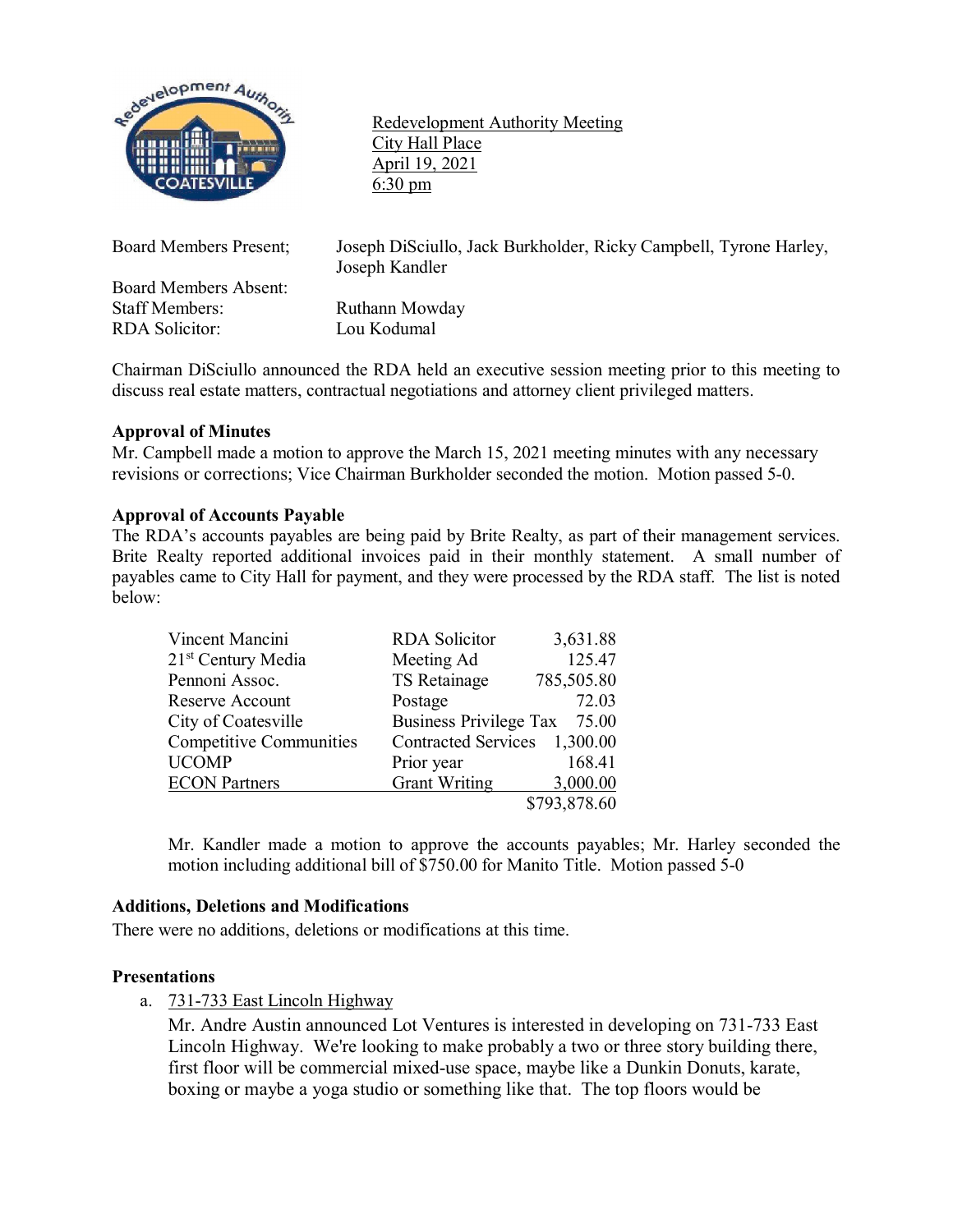residential. I reached out to Tom and forwarded him an agreement. There was an error on the agreement regarding the sewer system or something like that. Chairman DiSciullo explained there is no water or sewer presently on the site. Mr. Austin stated he did not want to bring the traditional pizza shop and chicken shop as there are too many here already. The parking would be in the back. I also own a property right behind the building where I could have additional parking. Vice Chairman Burkholder asked about the timeline for the project. It currently shows the project nit completed until 2025 which seems like a long time to do this type of project. Mr. Austin explained that they are not sure how long it would take to acquire the property, have site control, drawing plans or anything of that sort. We do not have anything like that done yet because we have no site control or anything of the property. The completion would be between 2022 and 2025 depending on due diligence and zoning approvals.

Mr. Rakesh Kumar announced her is interested in the lot located at 731-733 East Lincoln Highway. The plan here is to put int wo retail stores on the bottom floor and 4 apartments on the second floor. The plan is to have it completed within three years. One of the business on the first floor would be a cell phone store which I would run. There would be parking on the back side on the Diamond Street side. There is no financing issue as I already have the line of credit for the project.

Chairman DiSciullo thanked both gentlemen for coming and giving their presentation for their projects. We will discuss the with Brite Realty and we'll probably be able to either make a decision or not by the next meeting.

## **Citizens Comments on Agenda Items**

There were no citizens comments at this time.

## **New Business**

a. Receive and consider approval of renewal contract for 4Ward planning preparation of Benefit Cost analysis (BCA) for 2021 US DOT Build Grant application for the Tran Station Parking Garage

Chairman DiSciullo made a motion to approve the renewal contract for 4Ward planning preparation of Benefit Cost analysis (BCA) for 2021 US DOT Build Grant application for the Tran Station Parking Garage not to exceed \$5,000 and subject to solicitor review; Vice Chairman seconded the motion. Motion passed 5-0.

b. Receive and consider approval for raising RDA financing consent for redeveloper borrowing for 204-206 East Lincoln Highway redevelopment project, from previously approved \$150,000 to \$600,000

Mr. Kandler made a motion to approve the approval raising RDA financing consent for redeveloper borrowing for 204-206 East Lincoln Highway redevelopment project, from previously approved \$150,000 to \$600,000after current outstanding expenses have been paid; Mr. Harley seconded the motion. Motion passed 5-0.